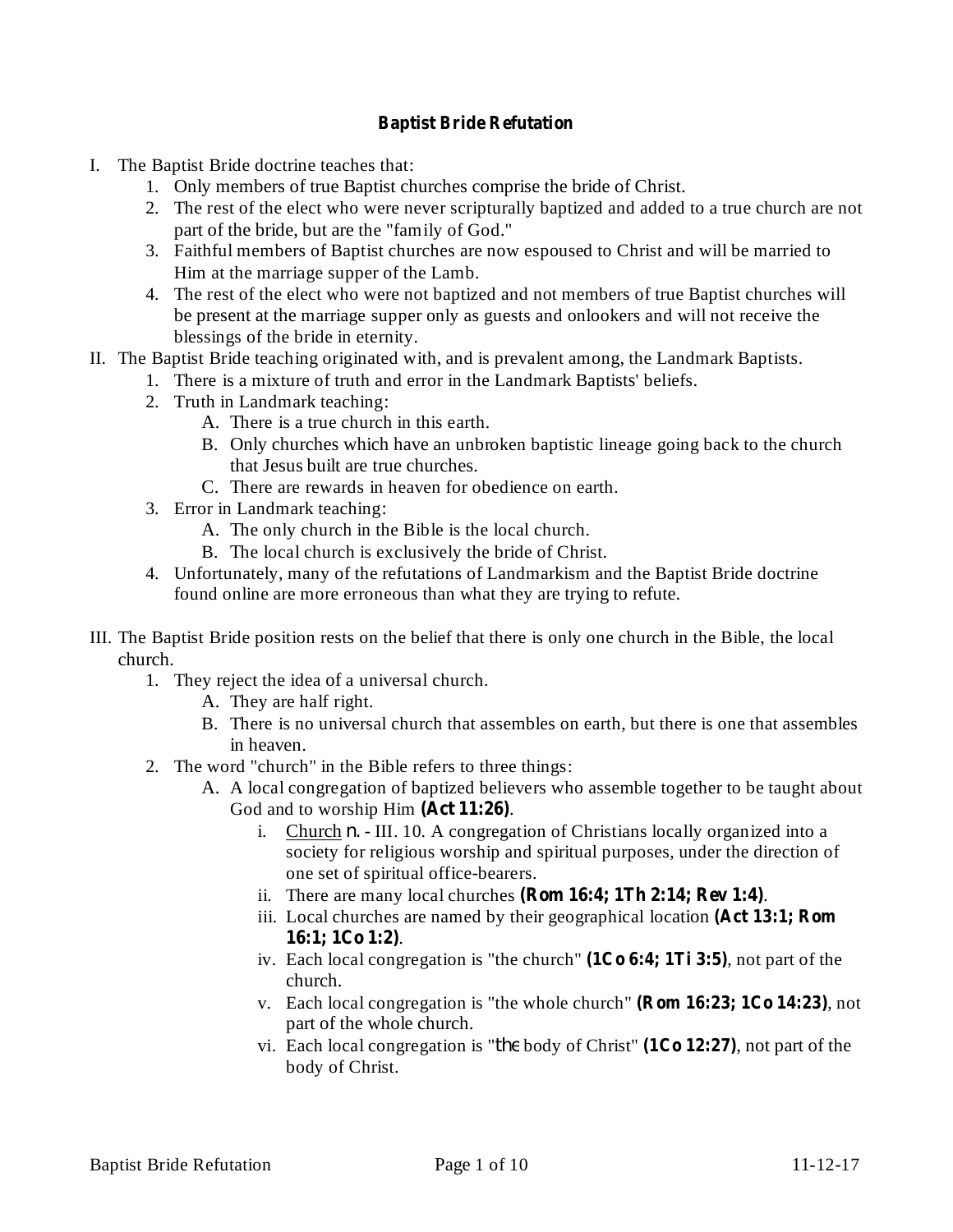- vii. The vast majority of the usages of the word "church" in the Bible refer to local churches.
- B. The *institution* of the local church.
	- i. Jesus built His church in Jerusalem which was a local church and promised that the *institution* of the local church would never be destroyed (Mat . **16:18)**
		- a. Jesus was not referring to the local church at Jerusalem *alone* when He said that the gates of hell shall not prevail against it because the local church in Jerusalem came to an end in 70AD when Jerusalem was destroyed.
		- b. It was rather the *institution* of the local church, which is the kingdom of God (Dan 2:44), that Jesus promised would not come to an end.
	- ii. There will be glory given to God in the church until the end of time **(Eph** . **3:21)**
		- a. This cannot be speaking of a particular local church because all local churches come and go: none have lasted from the first century until now.
		- b. It is rather referring to the *institution* of the local church.
		- c. There will always be one or more local churches on this earth giving glory to God until the last day of time.
- C. The congregation of all of God's redeemed elect from all time.
	- i. This church is called the general assembly and church of the firstborn **(Heb** . **12:23)**
	- ii. This church is the bride of Christ for which He died (Eph 5:25-27).
	- iii. This church does not and cannot assemble on earth, but will assemble in heaven.
		- a. A church is a congregation of people (Heb 2:12 c/w Psa 22:22).
		- b. Congregation 1. The action of congregating or collecting in one body or mass.
		- c. At the end of time, God will "gather together in one all things in Christ, both which are in heaven, and which are on earth" **(Eph** . **1:10)**
		- d. This congregation of all of God's elect is a church by definition.
	- iv. This church could be called "the universal church".
	- $v$ . The church in Eph  $5:25-27$  are all of God's elect.
		- a. What Christ is said to do for the church in Eph 5:25-27 He does for every one of His elect.
			- (i) He loves all of His elect.
			- (ii) He gave Himself for all of the elect.
			- (iii)He sanctifies and cleanses all of the elect "with the washing of water by the word."
			- (iv)This washing refers to regeneration by the Holy Spirit, which is brought about by the life-giving voice of the Son of God . **(Joh 3:5; Tit 3:5; Joh 5:25)**
			- (v) He will present His church unto Himself "holy and without blemish" which is what He will do for all of His elect whom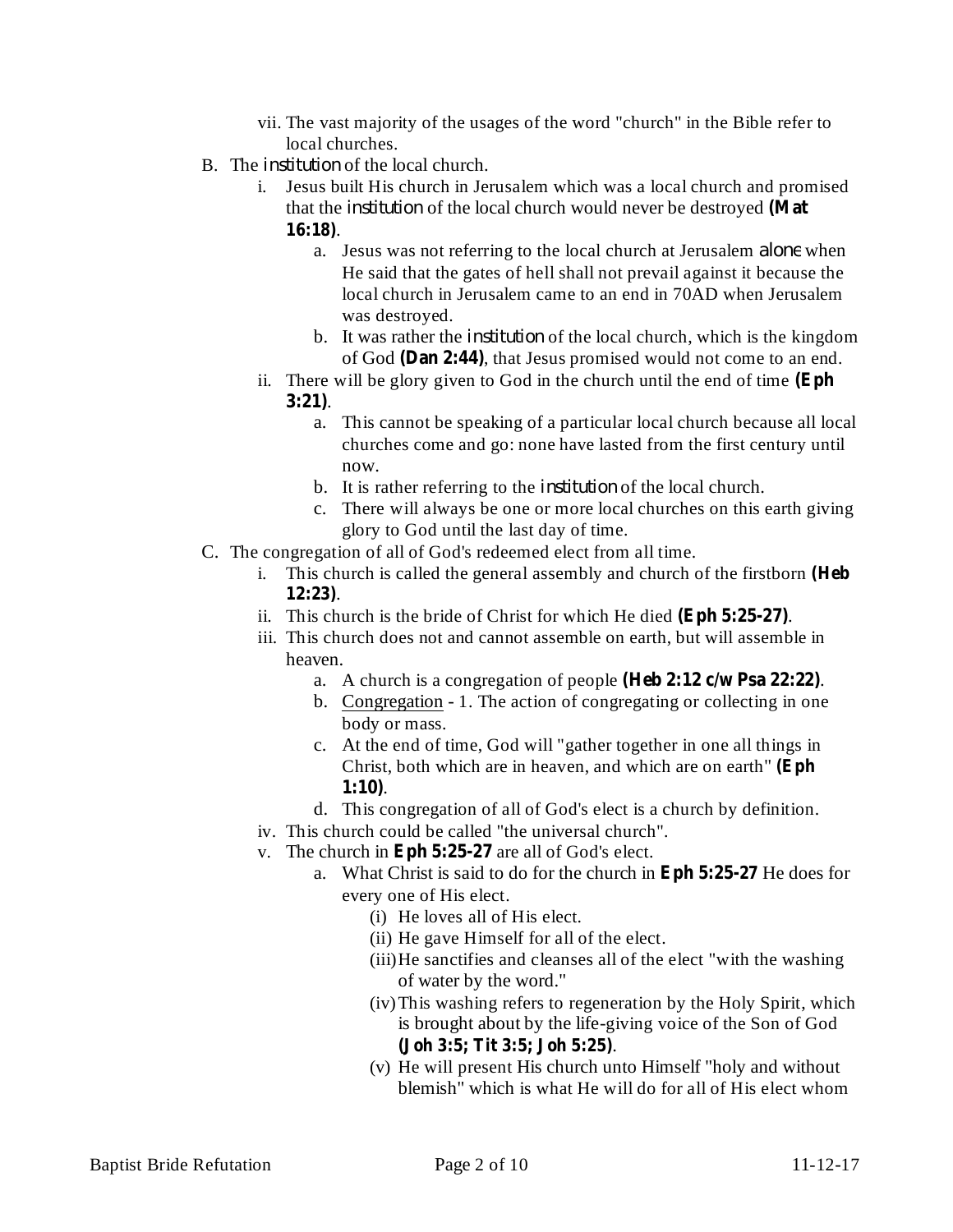He chose that they "should be holy and without blame" **(Eph** 1:4) by making "peace through the blood of his cross" to present them "holy and **unblameable** and unreproveable in his sight" (Col 1:20-22).

- b. This church in Eph 5 is made up of individual members. What is true of the church as a whole is true of each individual member of it.
	- (i) If Christ gave Himself for the church as a whole, He gave Himself for each individual member of it.
	- (ii) Paul said that Christ "gave himself for me" (Gal 2:20).
	- (iii)When speaking of the local church, Paul also said that God purchased the church "with his own blood" (Act 20:28).
	- (iv)In respect of this we can also say, that what Christ did for the local church He did for all of His elect. They are all purchased with his blood.
- c. What is said of the church in Eph  $5:22-33$  can be *applied* to the local church.
	- (i) Christ is the head of the local church.
	- (ii) The local church is subject to Christ.
	- (iii)Christ does nourish and cherish the local church.
- d. But not everything said in Eph 5:22-33 can be *limited* to the local church.
	- (i) Paul looks through the local church and sees what Christ has done, is doing, and will do for all of His elect, of whom the local church is a portion.
	- (ii) An assembly of saints worshiping God in spirit and in truth is the nearest thing we have to heaven on this earth **(Gen** . **28:17)**
- e. Observe a simple rule of logic.
	- $A = C$
	- $B=C$
	- $A=$ B
- f. Now let's apply this to the church in Eph 5:25-27.
	- (i) All of God's Elect  $=$  Those Who will be Presented Without Blame
	- (ii) The Church = Those Who will be Presented Without Blame
	- $(iii)$ All of God's Elect = The Church
- 3. The Baptist Briders reject the idea that the bride of Christ is comprised of all of God's elect that will one day assemble together in heaven because there is no such entity that assembles together on earth now.
	- A. This argument condemns their own position that the bride of Christ is comprised of all the faithful members of all Baptist churches because there is likewise no such entity that assembles on earth now.
	- B. The following is an excerpt from a letter that Pastor Ben Mott wrote refuting the Baptist Bride doctrine.
	- C. "Therefore, according the Mr. Fenison, the future bride of Christ will consist of all faithful Baptists and faithful remnant Israel. The Baptist Briders' version of the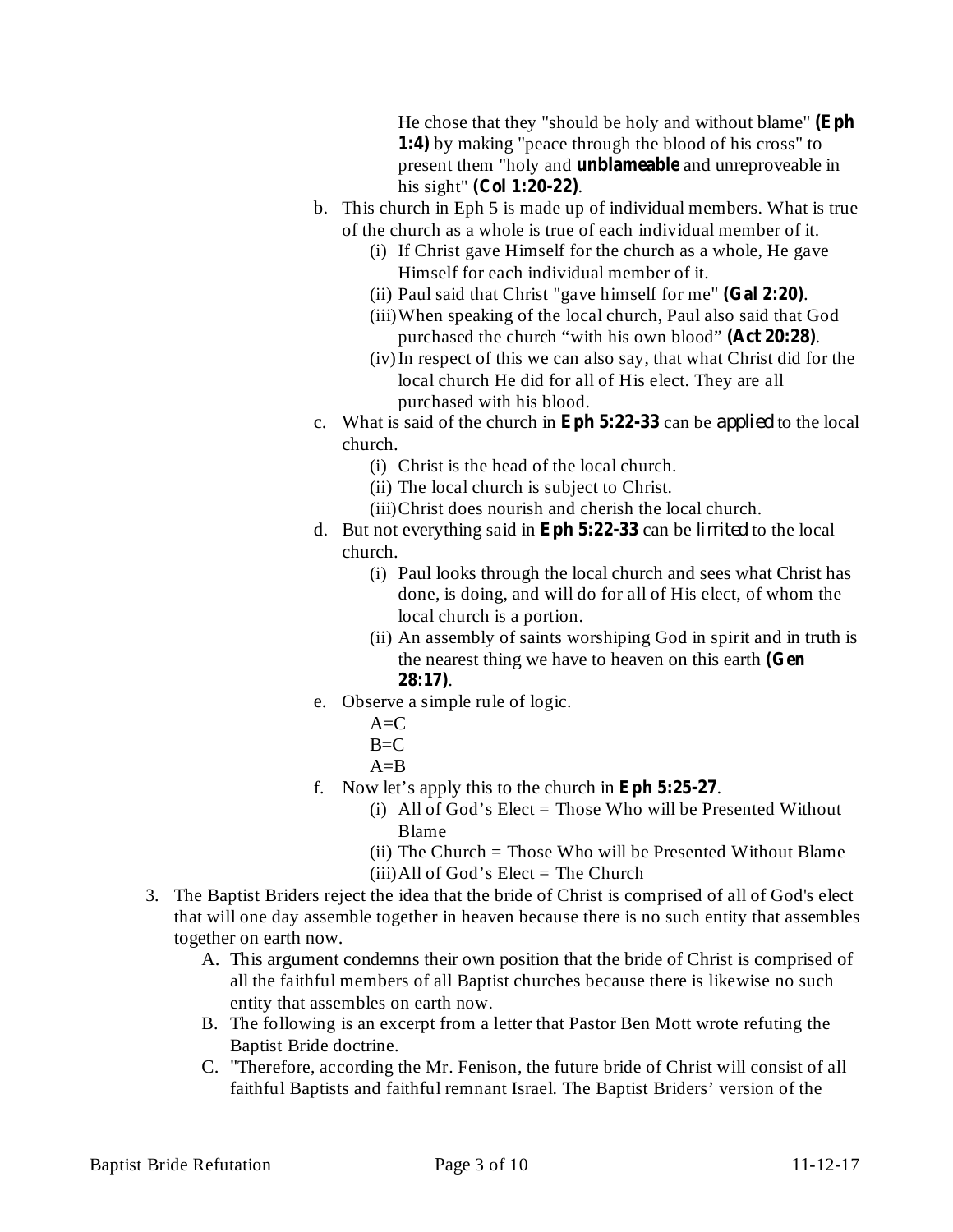future bride of Christ is an entity that is not presently visible and functioning on this earth. There is no Baptist church on this earth comprising all local Baptist churches. The Baptist Briders ridicule the idea of a future bride of Christ made up of all of God's elect assembled together since no such entity assembles on earth now. Yet neither does their version of the future bride assemble on this earth now. There is not now on this earth an assembly of all faithful Baptists and faithful remnant Israel. Such an assembly will only take place in the future according to them. As the saying goes, what is sauce for the goose is sauce for the gander. If my version of a future bride of Christ is faulty because such an entity does not assemble now, then so is their version." (Pastor Ben Mott, Baptist Bride)

- IV. The Bride of Christ
	- 1. The Baptist Briders maintain that the bride in **Rev** 19:7-9 & Rev 21:2,9-10 & Rev 22:17 is comprised only of members of true Baptist churches.
		- A. This is false.
		- B. All of God's elect who have been regenerated and have thereby become dead to the law are married to Christ (Rom 7:4-6).
			- i. This is not only true of members of Baptist churches.
			- ii. All of those who are regenerate are dead to the law through the atonement of Christ, and are therefore married to Christ **(Col 2:13; Rom 8:6-10; Col** . **1:20-22)**
		- C. The church in Eph 5:22-33, comprised of all the elect, is the wife of Christ, not merely an espoused bride awaiting marriage as the Baptist Briders contend.
			- i. This is evident because Christ's relationship to the church is used as an example of how a husband should relate to his wife, not his fiancé.
			- ii. "It is clear that Paul is setting forth Christ's relationship to the church as a model for husbands and wives. Husbands and wives are to relate to each other as Christ and the church relate to each other. The relationship of Christ and the church is being compared to the relationship of a *married* husband and wife, not a betrothed bridegroom and bride! The passage lends itself to the thought that Christ and the church are already married. This is quite clear from verse 23:

Ephesians 5:23 For the husband is the head of the wife, even as Christ is the head of the church: and he is the saviour of the body.

"That little expression *even* as means *exactly as*, or *precisely as*. The Holy Spirit in this verse is drawing an exact parallel between the relationship of a married husband and wife, and the relationship of Christ and the church. There is an *exact* parallel between these two relationships. The relationship between Christ and the church in this passage is *not* being compared with the relationship between a betrothed man and woman. Betrothal and marriage are two different things and *things different are not the same*." (Pastor Ben Mott, *Baptist Bride*)

**D.** The bride in **Rev** 19, 21, and 22 are all the same bride.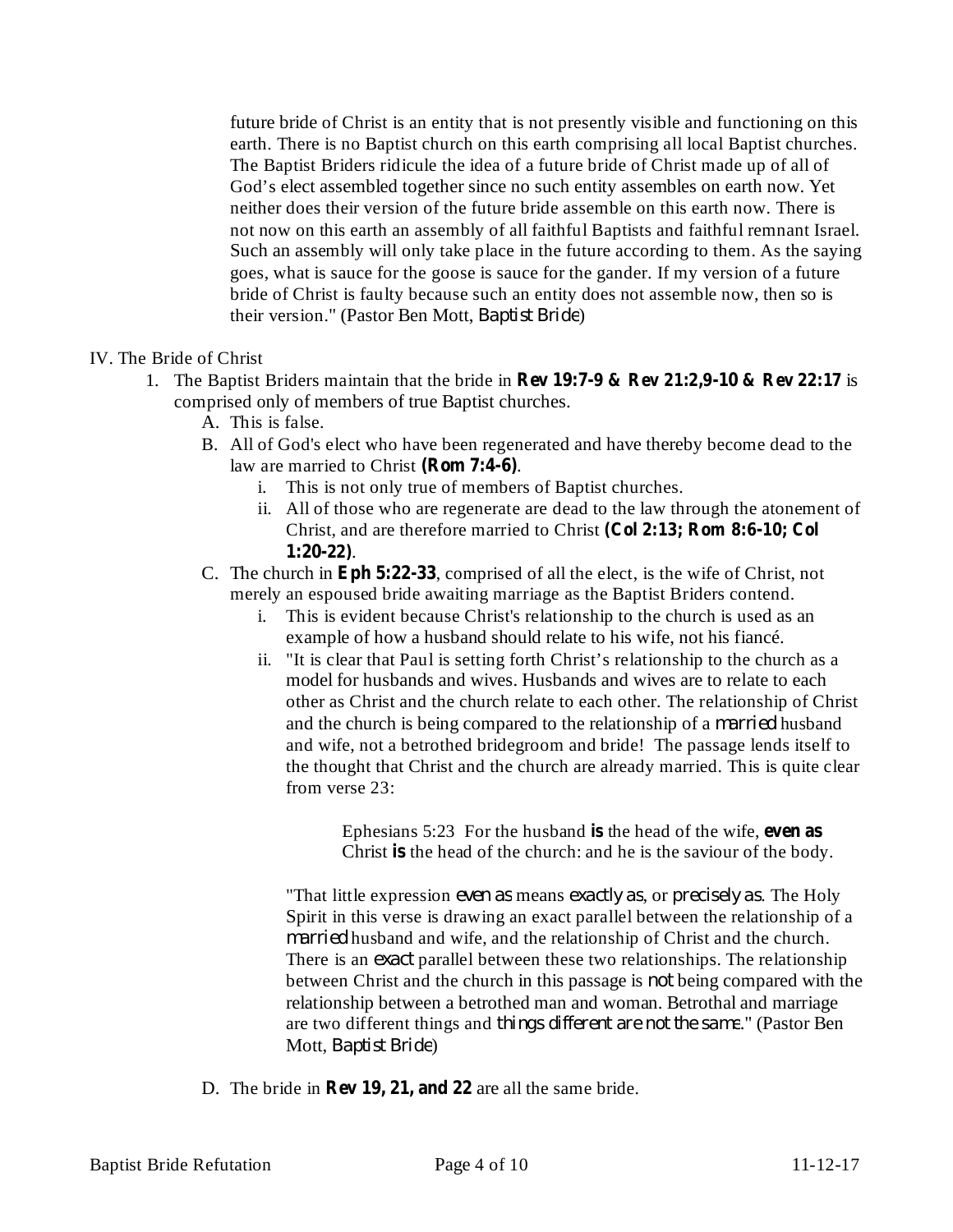- E. The bride is identified as the great city, new Jerusalem, in **Rev 21:2,9-10**.
	- i. This is Jerusalem which is above that is the mother of us all  $(Gal 4:26)$ .
	- ii. The new Jerusalem is the "heavenly Jerusalem" which is "the general assembly and church of the firstborn, which are written in heaven" **(Heb** . **12:22-23)**
	- iii. The bride of Christ in **Rev** 19, 21, and 22 is therefore the "general assembly and the church of the firstborn."
		- a. General *adj*. 1. a. Including, participated in by, involving, or affecting, all, or nearly all, the parts of a specified whole, or the persons or things to which there is an implied reference; completely or approximately universal within implied limits; opposed to partial or particular.
		- b. The "general assembly" in heaven is therefore the universal church of all of God's elect.
	- iv. This "church of the firstborn" are "written in heaven" (Heb 12:22-23).
		- a. These are all of the elect whose names are written in the book of life . **(Rev 20:12, 15; Rev 21:27)**
		- b. The elects' names were written in the book of life from the foundation of the world when God chose to save them **(Rev 17:8 c/w** . **Eph 1:4)**
		- c. The wicked are not written in the book of life  $(\text{Rev 13:8})$ .
		- d. The general assembly and church of the firstborn who are written in heaven are therefore all of the elect.
		- e. Therefore, the new Jerusalem which is the general assembly and the bride of Christ are all of the elect.
	- v. The bride is the Lamb's wife  $(\text{Rev 21:9})$  who is arrayed in clean, white, fine linen (Rev 19:7-9).
		- a. The bride is Christ's wife which He died for to make her clean and without spot, wrinkle, or blemish (Eph 5:25-27).
		- b. Those whom Christ made holy and without blame are the elect **(Eph** . **1:4)**
		- c. Therefore, the church, which is the bride of Christ, is the general assembly of all of God's elect for whom Christ died.
- F. The bride of Christ in **Rev 19, 21, and 22** are the same group as the innumerable multitude that John saw in Rev 7:9-17.
	- i. The multitude which no man could number is of *all nations, and kindreds,* . **(Rev 7:9)** *and people, and tongues*
		- a. This is clearly referring to all of the blood-bought, redeemed elect, not merely those that were members of Baptist churches.
		- b. This multitude are "they which came out of great tribulation, and have washed their robes, and made them white in the blood of the Lamb." **(Rev 7:14)**
		- c. This is the multitude of God's elect redeemed by the blood of the Lamb and cannot be limited to only members of true Baptist churches.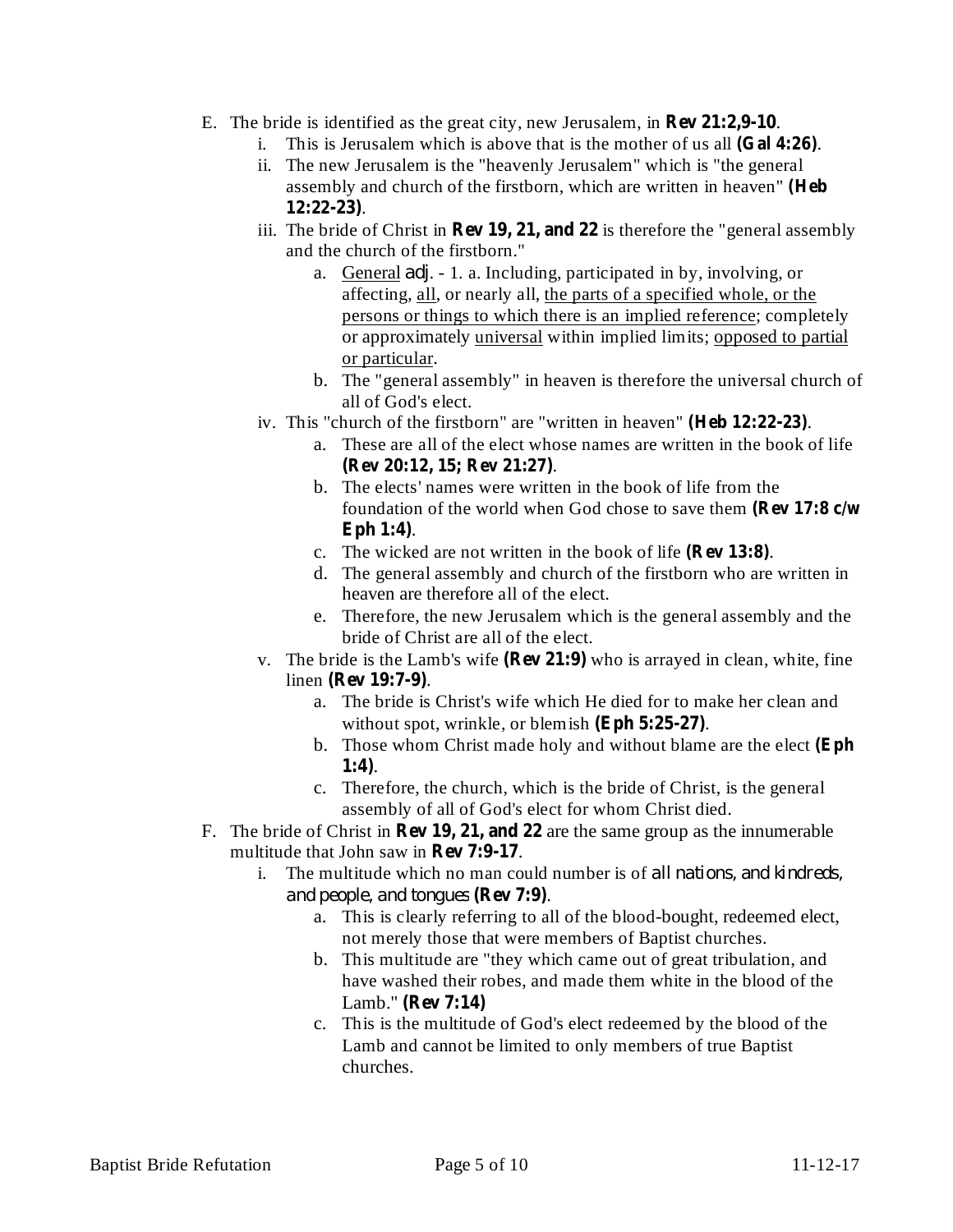- ii. Let's compare this multitude of all the elect in **Rev 7** with the bride in **Rev** 19, 21, and 22 and see that they are the same group.
	- a. Their clothing.
		- (i) The elect are "clothed with white robes"  $(\text{Rev 7:9})$ .
		- (ii) The bride is "arrayed in fine linen, clean and white" **(Rev** . **19:8)**
	- b. Their righteousness.
		- (i) The elect have "washed their robes, and made them white in the blood of the Lamb" (Rev 7:14).
		- (ii) The "fine linen" that the bride is clothed in "is the righteousness of saints" (Rev 19:8).
	- c. The temple.
		- (i) The elect are "before the throne of God, and serve him day and night in his temple: and he that sitteth on the throne shall dwell among them"  $(\text{Rev 7:15})$ .
		- (ii) In the new Jerusalem (the bride), "the tabernacle of God is with men, and he will dwell with them, and they shall be his people, and God himself shall be with them, and be their God" (Rev 21:3), and "the Lord God Almighty and the Lamb are the temple of it"  $(\text{Rev 21:22})$ .
	- d. No more hunger, thirst, sun, or tears.
		- (i) The elect "shall hunger no more, neither thirst any more; heither shall the sun light on them, nor any heat (Rev 7:16), and "God shall wipe away all tears from their eyes" **(Rev** . **7:17)**
		- (ii) In the new Jerusalem (the bride), "the city had no need of the sun" (**Rev** 21:23) and "there shall be no night there; and they need no candle, neither light of the sun" (Rev 22:5), and "God shall wipe away all tears from their eyes; and there shall be no more death, neither sorrow, nor crying, neither shall there be any more pain" ( $\bf{Rev 21:4}$ ), and "there shall be no more curse" (**Rev** 22:3).
	- e. Their needs are provided for by the Lamb.
		- (i) It was said of the elect that "the Lamb which is in the midst of the throne shall feed them, and shall lead them unto living fountains of waters" (Rev 7:17).
		- (ii) In the new Jerusalem (the bride), "in the midst of the street of it, and on either side of the river, was there the tree of life, which bare twelve manner of fruits, and yielded her fruit every month: and the leaves of the tree were for the healing of the nations"  $(\text{Rev } 22:2)$ .
	- f. They will serve God.
		- (i) All the elect in heaven are "before the throne of God, and serve him day and night in his temple: and he that sitteth on the throne shall dwell among them"  $(\text{Rev 7:15})$ .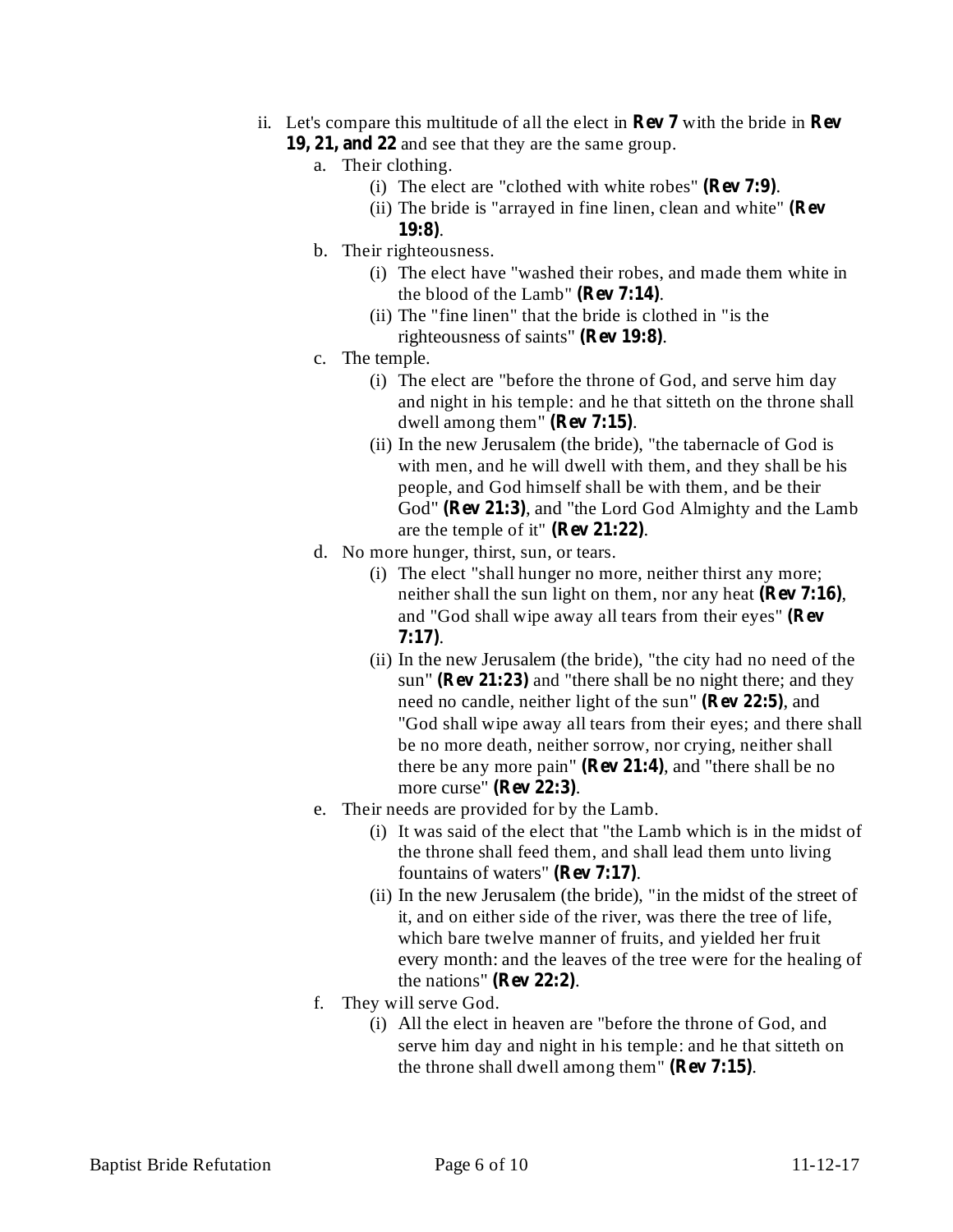- (ii) In the new Jerusalem, "his servants shall serve him: And they shall see his face" (Rev 22:3-4).
- iii. Therefore, the bride is the innumerable multitude of God's elect.
- 2. Baptist Briders also use  $2Co 11:2$  to try to prove that the local church alone is the bride of Christ.
	- A. 2Co 11:2 refers to individual Christians being espoused to Christ.
	- B. This espousal refers to our relationship to Christ in the local church on earth for two reasons:
		- i. It was Paul, not God, that espoused the believers in Corinth to Christ.
		- ii. It was Paul, not Jesus Christ, that labored to present them as a chaste virgin unto Christ.

C. This espousal is not the same espousal that God alone accomplished when he wed all of His elect to Christ through election and redemption **(Eph 5:25-27 c/w Eph**

## . **1:4)**

- i. Consider the difference.
- ii. Paul wishes to present the Corinthian saints, whom he has espoused to one husband, as a chaste virgin to Christ.
- iii. Paul will present to Christ only those saints whom he espoused.
- iv. Jesus will present unto Himself all the saints.
- D. All the elect for whom Christ gave Himself will be presented in glory "holy and without blame (blemish)", but such is not the case with Paul in  $2Co$   $11:2$ .
	- i. On one hand, **Eph 5:25-27** presents a certain chain of events: Christ gave Himself for it (the church); Christ sanctifies and cleanses it; Christ presents it to Himself holy and without blemish.
	- ii. Whereas the presentation that Paul wanted to make of the Corinthian saints was in jeopardy.
	- iii. Hence, he was jealous over them with godly jealously. He feared their being drawn away and corrupted from Christ, the one husband to whom he had espoused them, unto another Jesus (2Co 11:3-4).
	- iv. It should be obvious from these contrasts that the presentation of **Eph 5:27** and the presentation of  $2Co 11:2$  are two different presentations.
	- v. Remember, things different are not the same.
- V. The parable of the marriage feast (Mat 22:1-14).
	- 1. The parable of the marriage feast shows that God's elect *manifest* themselves to be the bride of Christ by responding in faith to the call of the gospel.
		- A. In the parable, the guests who are called to the wedding are distinct from the bride, but those of them who accept the call show themselves to be the bride.
			- i. This is the nature of parables.
			- ii. A lesson is taught by way of an allegory, but there is not a 100% correlation between the events in the parable and the reality that it seeks to explain.
			- iii. The parable of the pearl of great price is a good example.
				- a. In the parable, the pearl is the kingdom of God for which the man is searching (Mat 13:45).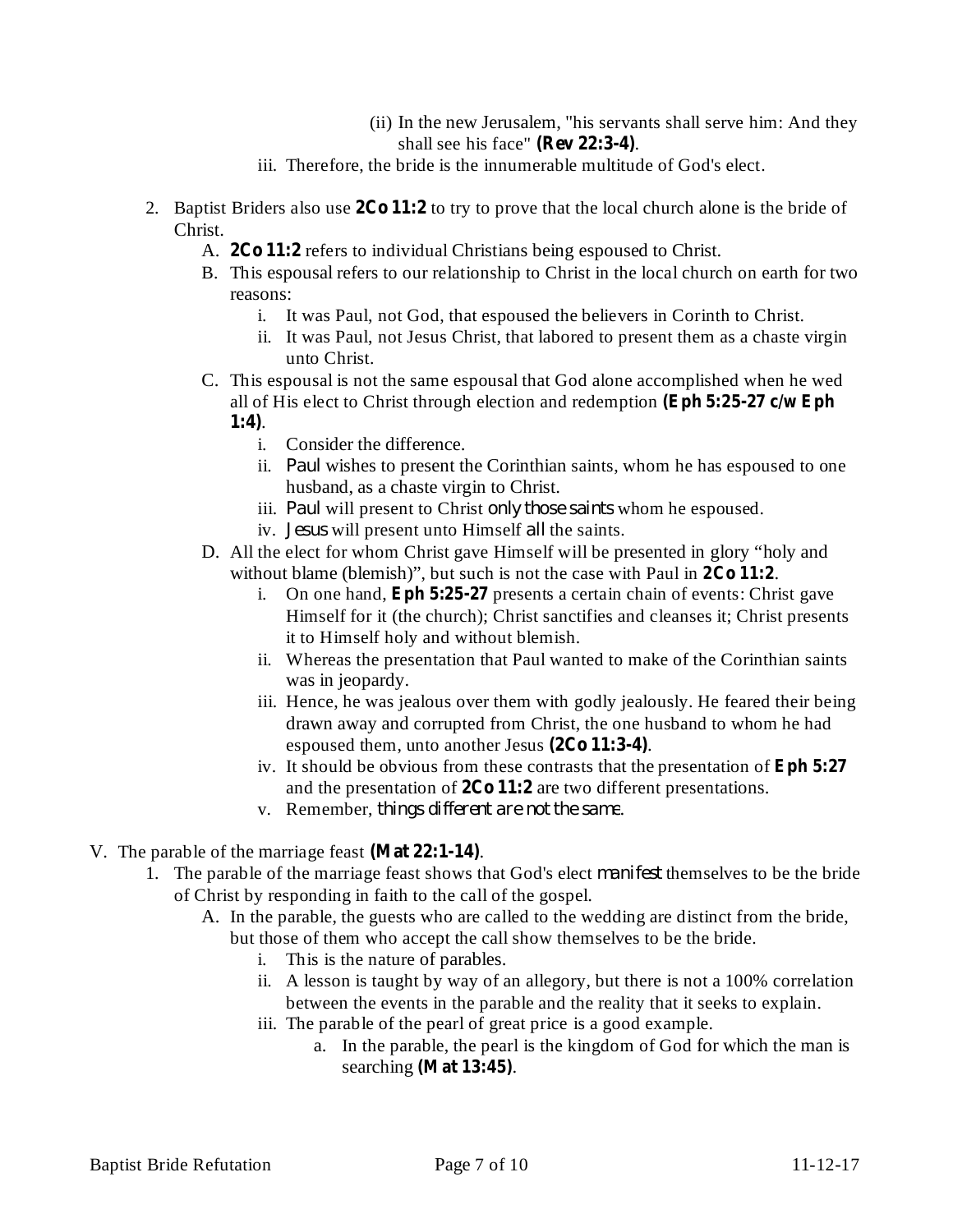- b. When he is searching for the pearl (the kingdom of God), he is not the pearl.
- c. When he finds it and sells all he has to buy it, be becomes part of the kingdom of God (the pearl) (Mat 13:46).
- d. Therefore, he started off being distinct from the pearl and ended up being part of the pearl.
- iv. A similar interpretation of the parable of the marriage feast holds true, which is explained well in the following quote.
- v. "The reason is that scriptures elsewhere represent believers as being the very bride of Christ, not as mere spectators to His wedding. The reason for the different approach in the parable of the wedding feast is that it considers the initial stages of the gospel call where there has not yet been a profession of faith in the hearers. At this stage, the gospel is not a marriage to the hearers, nor is it a proposal of marriage to them. There is no presumption at this stage that the hearers are part of the bride, and therefore no presumption they are ones for whom Jesus died. It is rather a proclamation of a marriage to which all are bidden. Only upon conversion are the bidden guests transferred to the role of bride. Hence, the gospel declares to the unconverted a marriage between Christ and His bride, for whom He specifically died, cleansing her of all sin, redeeming her unto Himself, to surely live with Him in heaven. The unconverted are called upon to believe these facts, but their role as bride to Christ, and as being redeemed by His death, are neither assumed nor declared until such time as they believe on Him. The Bible promises the cross only to believers. The problem with reformaphobia is that it misconstrues a call to a wedding as being a proposal of marriage." (David Pyles, Reformaphobia, p. 48)
- B. In the parable, the guests of the wedding equate to the local church.
	- i. The Jews were first called by the gospel  $(Rom 1:16)$  to enter the kingdom of heaven/God (the local church) (Mar 1:14-15), and they refused (Mat 22:2-6 . **c/w Joh 1:11 c/w Mat 21:31-32 c/w Luk 7:29-30)**
	- ii. Because of their rejection of the call of the gospel, God took the kingdom from the Jews and destroyed their city **(Mat 22:7 c/w Mat 21:43-44 c/w** . **Luk 21:24)**
	- iii. After the Jews rejected the call of the gospel, it went to the Gentiles **(Mat** . **22:8-10 c/w Act 13:46 c/w Act 18:6)**
- C. In the parable, the guests (the church) are those that are both chosen by God (the elect) and called by the gospel  $(Mat 22:14)$ .
	- i. The gospel call is a universal call to all men  $(Act 17:30)$ .
	- ii. There will be both bad and good that are called by the gospel and will end up in the local church (Mat 22:10 c/w Gal 2:4 c/w Jud 1:4).
	- iii. The reprobate that get into the church will be exposed and expelled **(Mat** . **22:11-13; Mat 13:24-30, 37-43; 1Jo 2:19)**
- 2. The parable of the marriage feast in **Mat** 22:1-14 is not identical to the marriage supper of the Lamb in **Rev** 19:7-9.
	- A. The parable of the marriage feast in **Mat 22:1-14** foretold the building of the NT local church, from its beginning when it went to the Jews who rejected it, and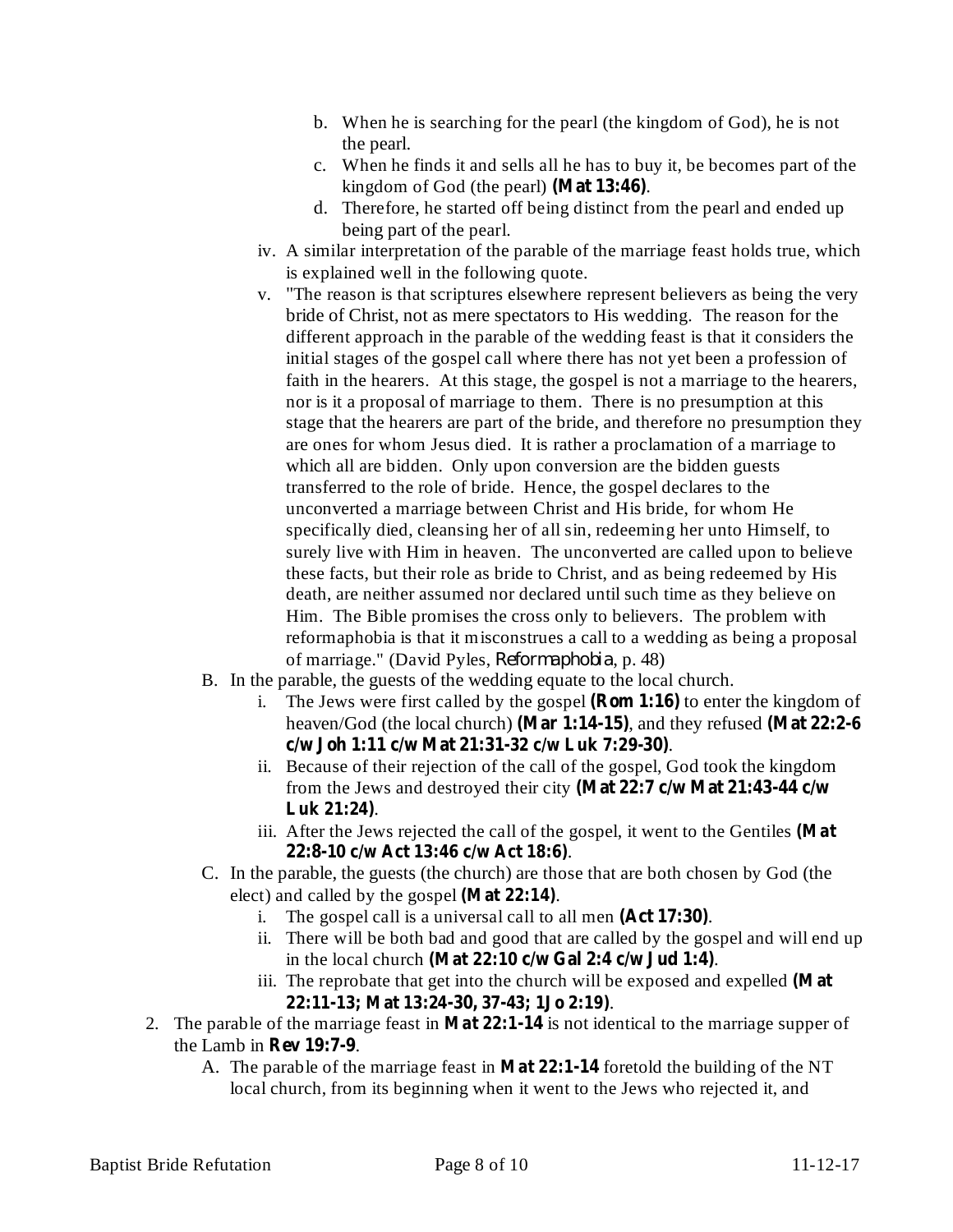throughout the rest of its history when it was given the Gentiles and was filled with both elect and reprobate.

- B. The prophesy of the marriage supper of the Lamb in **Rev 19:7-9** foretells of the consummation of the salvation of God's elect, the bride of Christ, when they will be brought into everlasting communion with their husband and Saviour the Lord Jesus Christ in heaven at the resurrection.
- C. Neither of these passages support the Baptist Bride belief.
- VI. Baptist Briders say that the wife in **Rev 19:7** cannot be the same as those that are called to the marriage in **Rev** 19:9.
	- 1. Bear in mind that we have here figures of speech.
	- 2. Baptist Briders have no problem equating the wife of v. 7 with the saints of v. 8.
	- 3. This is a wife that consists of a plurality of persons.
	- 4. This is *obviously* a figure of speech since no literal wife is made of many persons.
	- 5. This being the case, what is so farfetched with equating the wife with those who are called to the marriage supper?
	- 6. If the wife consists here of all of God's elect, aren't all of God's elect called by grace and, hence, to the marriage supper? **(Rom 8:30)**
	- 7. And if the wife consists only of Baptist saints, aren't they also called to be Baptist saints and thus called to the marriage supper? **(Mar 3:13; 1Co 1:2)**
	- 8. So either way you run it, the wife consists of called persons.
	- 9. So why should it be thought strange that in a passage that presents the Lamb's wife as consisting of a plurality of persons, it should be said of those persons: "Blessed are they which are called unto the marriage supper of the Lamb"?
- VII. If the elect are already the wife of Christ, then why are they being married to Christ in **Rev** ? **19:7-9**
	- 1. As was before proven, all the elect are already married to Jesus Christ (Eph 5:25-27) (see Section IV, 1, C).
	- 2. The marriage of Christ and the church is looked at variously in the scriptures.
	- 3. In Eph 5:25-27 and Rom 7:4, the elect are declared to be legally married to Christ already.
	- 4. In **Rev 19:7-9**, the elect come to experience their wedding unto Christ in all its glory.
		- A. The elect now experience being married unto Christ in its seed form.
			- B. At the marriage supper of the Lamb, they will experience it in its fullness.
			- C. We only get a taste of it now, but then the whole meal.
			- D. Our marriage to Christ now is as it is with those who elope and have a legal marriage performed at the courthouse in front of two witnesses.
		- E. The marriage supper of the Lamb will be as it is when that couple later plans a huge celebration of their marriage with all their family and friends present and they renew their vows in the presence of them all.
	- 5. Other aspects of our Christian life mirror this.
		- A. We are now the sons of God (1Jo 3:2; Rom 8:16-17), but we will get to experience the manifestation of our sonship in its fullness in heaven (**Rom 8:19-21**).
		- B. We are now adopted by God (Eph 1:5; Rom 8:15; Gal 4:5), but we wait for the full manifestation of our adoption that will happen at the resurrection when our bodies are redeemed (Rom 8:23).